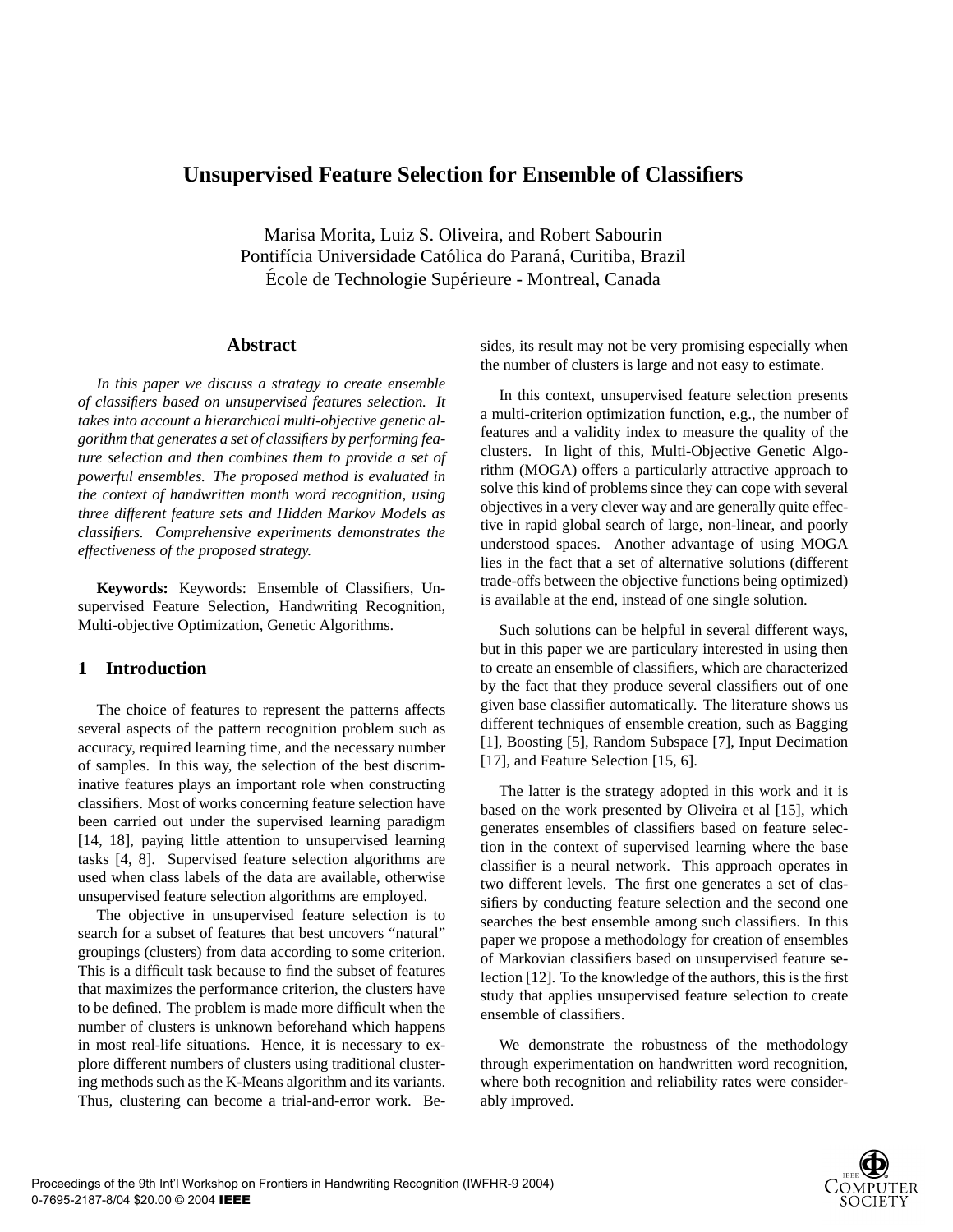## **2 Multi-Objective Optimization using GA**

A general multi-objective optimization problem consists of a number of objectives and is associated with a number of inequality and equality constraints. Solutions to a multiobjective optimization problem can be expressed mathematically in terms of nondominated points, i.e., a solution is dominant over another only if it has superior performance in all criteria. A solution is said to be Pareto-optimal if it cannot be dominated by any other solution available in the search space. In our experiments, the algorithm adopted is the Non-dominated Sorting Genetic Algorithm (NSGA) with elitism proposed by Srinivas and Deb in [19].

The idea behind NSGA is that a ranking selection method is applied to emphasize good points and a niche method is used to maintain stable subpopulations of good points. It varies from simple GA only in the way the selection operator works. The crossover and mutation remain as usual. Before the selection is performed, the population is ranked on the basis of an individual's nondomination. The nondominated individuals present in the population are first identified from the current population. Then, all these individuals are assumed to constitute the first nondominated front in the population and assigned a large dummy fitness value. The same fitness value is assigned to give an equal reproductive potential to all these nondominated individuals. In order to maintain the diversity in the population, these classified individuals are made to share their dummy fitness values. Sharing is achieved by performing selection operation using degraded fitness values obtained by dividing the original fitness value of an individual by a quantity proportional to the number of individuals around it. After sharing, these nondominated individuals are ignored temporarily to process the rest of population in the same way to identify individuals for the second nondominated front. These new set of points are then assigned a new dummy fitness value which is kept smaller than the minimum shared dummy fitness of the previous front. This process is continued until the entire population is classified into several fronts.

Thereafter, the population is reproduced according to the dummy fitness values. A stochastic remainder proportionate selection is adopted here. Since individuals in the first front have the maximum fitness value, they get more copies than the rest of the population. The efficiency of NSGA lies in the way multiple objectives are reduced to a dummy fitness function using nondominated sorting procedures. More details about NSGA can be found in [19, 3].

## **3 Classifiers and Feature Sets**

To evaluate the proposed methodology we have used three HMM-based classifiers trained to recognize handwritten Brazilian month words ("Janeiro", "Fevereiro",

"Março", "Abril", "Maio", "Junho", "Julho", "Agosto", "Setembro", "Outubro", "Novembro", "Dezembro"). The training (TRDB), validation (VLDB), and testing (TRDB) sets are composed of 1,200, 400, and 400 samples, respectively. In order to increase the training and validation sets, we have also considered 8,300 and 1,900 word images, respectively, extracted from the legal amount database. This is possible because we are considering character models. We consider also a second validation set (VLDB2) of 500 handwritten Brazilian month words [16]. Such data is used to select the best ensemble of classifiers.



**Figure 1. Zoning based on the reference baselines: (a) baselines and (b) 4-region zoning.**

The feature set that feeds the first classifier is a mixture of concavity and contour features (CC) [14]. In this case, each grapheme is divided into two equal zones (horizontal) where for each region a concavity and contour feature vector of 17 components is extracted. Therefore, the final feature vector has 34 components. The other two classifiers make use of a feature set based on distances [13]. The former uses the same zoning discussed before (two equal zones), but in this case, for each region a vector of 16 components is extracted. This leads to a final feature vector of 32 components (DDD32). For the latter we have tried a different zoning. The grapheme is divided into four zones using the reference baselines (see Figure 1), hence, we have a final feature vector composed of 64 components (DDD64). Table 1 reports the performance of all classifiers on the test set, where "Rec.Rate" means the recognition rate at zerorejection level and "Rec.Rate 1.0%" means the recognition rate achieved for an error rate fixed at 1.0%. The latter is much more meaningful when dealing with real applications since it describes the recognition rate in relation to a specific error rate, including implicitly a corresponding rejection rate. This rate also allows us to compute the reliability of the system for a given error rate. It can be done by using Equation 1.

Reliability = 
$$
\frac{\text{Rec}.\text{Rate}}{\text{Rec}.\text{Rate} + \text{Error Rate}} \times 100 \qquad (1)
$$

It can be observed from Table 1 that the recognition rates with error fixed at 1% are very poor, hence, the number of rejected patterns is very high. We will see in the next sections that the proposed methodology can improve these results considerably.

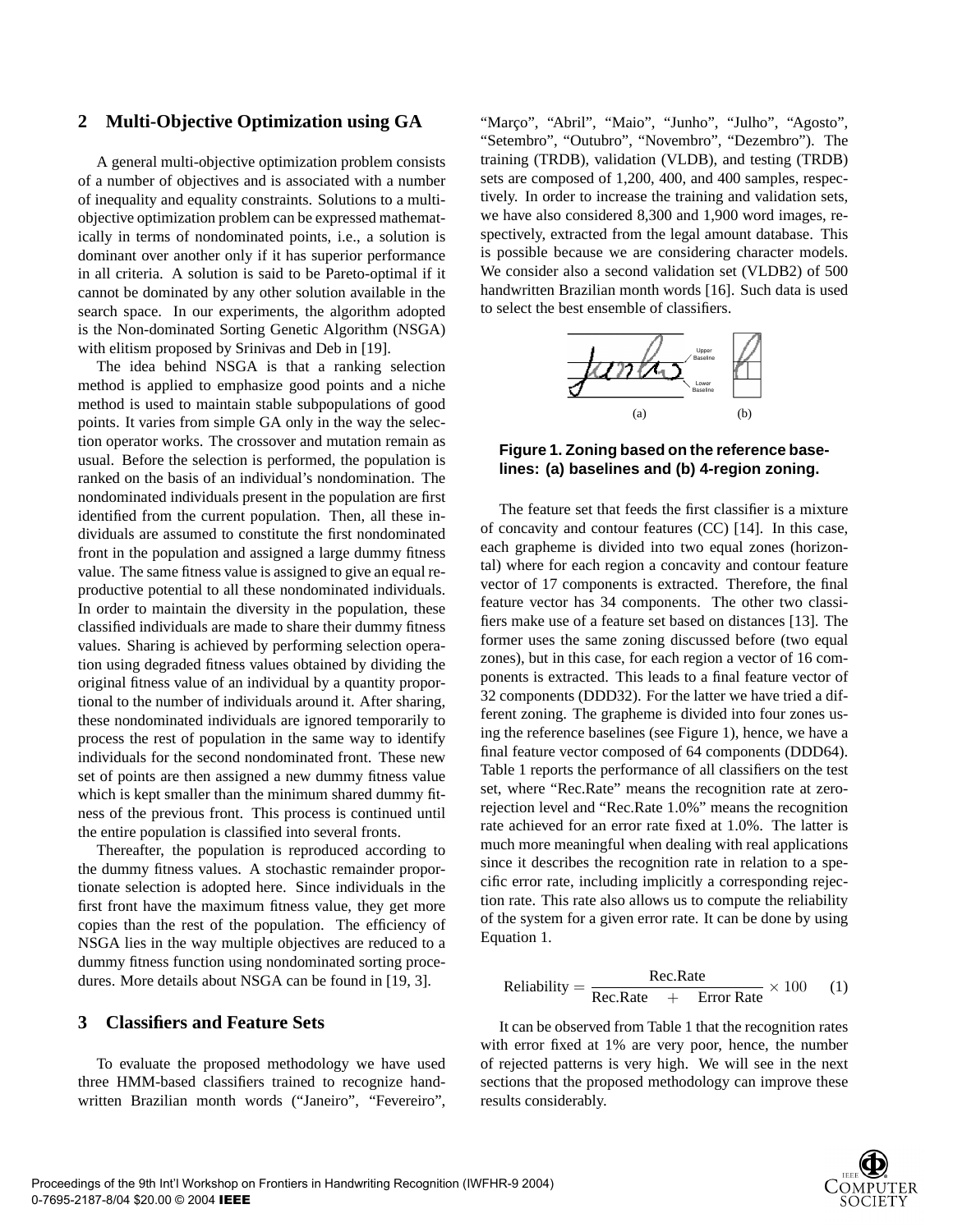| Feature                           | No. of   | Codebook    | R.R. | R.R.    |  |  |
|-----------------------------------|----------|-------------|------|---------|--|--|
| <b>Set</b>                        | Features | <b>Size</b> | (% ) | $(1\%)$ |  |  |
| CC.                               | 34       | 80          | 86.1 | 61.0    |  |  |
| DDD32                             | 32       | 40          | 73.0 | 30.0    |  |  |
| DDD <sub>64</sub>                 | 64       | 60          | 64.5 | 24.7    |  |  |
| R.R. stands for Recognition Rate. |          |             |      |         |  |  |

**Table 1. Performance of the classifiers on the test set.**

# **4 Proposed Methodology**

In this section we describe the hierarchical approach proposed. As stated before, it is based on a 2-level MOGA where the first level generates a set of classifiers by conducting unsupervised feature selection and the second one searches the best ensemble among such classifiers. In both cases, MOGAs are based on bit representation, one-point crossover, and bit-flip mutation. The elitism here is implemented using a generational procedure [3]. In summary, the methodology follows five steps: (i) Unsupervised Feature Selection using TRDB, (ii) Train the HMMs produced during feature selection using TRDB and VLDB as training and validation sets, respectively, (iii) Search for the best ensemble of classifiers using VLDB, (iv) Select the best ensemble using VLDB2, (v) Apply the best ensemble on TSDB. In the next subsection we discuss the foregoing steps in details.

#### **4.1 Feature Selection**

The unsupervised feature selection algorithm used in this work was introduced in [12]. However, to make this paper self-contained, a brief description is included in this section. It takes into account a MOGA to optimize two criteria: minimization of a validity index and the minimization of the number of features.

In order to measure the quality of clusters during the clustering process, we have used the Davies-Bouldin (DB) index [2] over 80,000 feature vectors extracted from the training set of 9,500 words. To make such an index suitable for our problem, it must be normalized by the number of selected features. This is due to the fact that it is based on geometric distance metrics and therefore, it is not directly applicable here because it is biased by the dimensionality of the space, which is variable in feature selection problems.

We have noticed that the value of DB index decreases as the number of features increases. We correlated this effect by the normalization of such an index by the number of features. In order to compensate this, we have considered as second objective the minimization of the number of features. In this case, one feature must be set at least. Figure 2

depicts the Pareto-optimal front found after the search.



**Figure 2. Pareto-optimal front found during feature selection.**

After discussing the unsupervised feature selection strategy, let us concentrate on its usage to produce an ensemble of classifiers. To find out which classifiers of the Paretooptimal front compose the best ensemble, we first train all classifiers of the Pareto and then perform a second level of search. Here is important to mention, though, that in order to speed up the second level of search we have decided to use just those classifiers with more than 10 features. We have realized that those classifiers with very few features are not selected to compose the ensemble. In Section 5 we discuss this issue in more detail. Figure 2 shows the Paretooptimal front where a line divides the classifiers into two different groups: weak (less than 10 features) and strong (more than 10 features).

#### **4.2 Finding the Best Ensemble**

Let  $A = C_1, C_2, \ldots, C_n$  be a set of n classifiers extracted from the Pareto-optimal (Figure 2) and  $B$  a chromosome of size  $n$  of the population. The relationship between A and B is straightforward, i.e., the gene  $i$  of the chromosome B is represented by the classifier  $C_i$  from A. Thus, if a chromosome has all bits selected, all classifiers of A will be included in the ensemble.

In order to find the best ensemble of classifiers, i.e., the most diverse set of classifiers that brings a good generalization, we have used two objective functions during this level of the search, namely, maximization of the recognition rate of the ensemble and maximization of the ambiguity as proposed in [10]. We have tried other measures of diversity such as overlap and entropy [11], but the choice of ambiguity yielded better results in our experiments.

The ambiguity is defined as follows:

$$
a_i(x_k) = [V_i(x_k) - \overline{V}(x_k)]^2
$$
 (2)

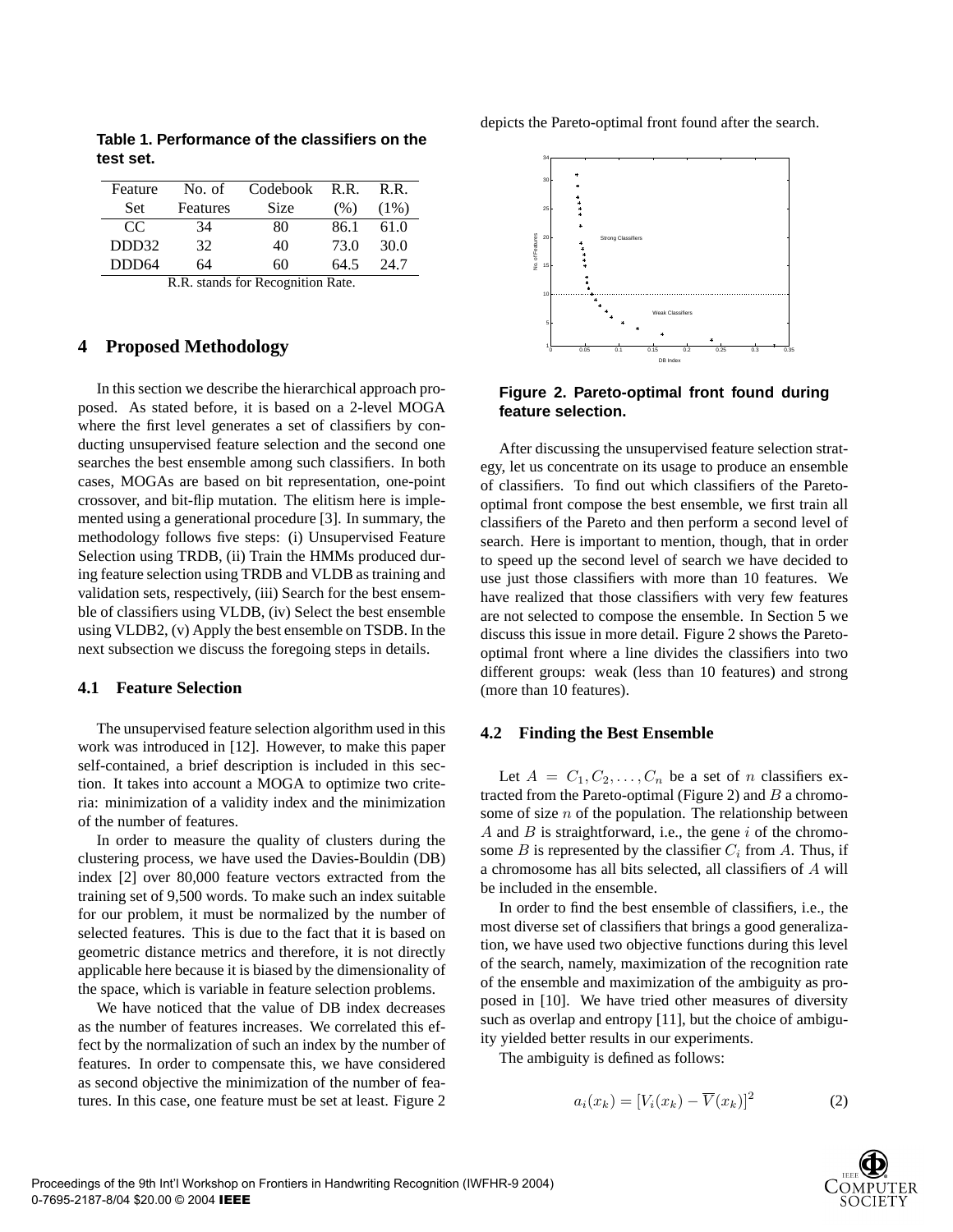where  $a_i$  is the ambiguity of the  $i^{th}$  classifier on the example  $x_k$ , randomly drawn from an unknown distribution, while  $V_i$  and  $\overline{V}$  are the  $i^{th}$  classifier and the ensemble predictions, respectively. In other words, it is simply the variance of ensemble around the mean, and it measures the disagreement among the classifiers on input  $x$ . Thus the contribution to diversity of an ensemble member  $i$  as measured on a set of M samples is:

$$
A_i = \frac{1}{M} \sum_{k=1}^{M} a_i(x_k)
$$
 (3)

and the ambiguity of the ensemble is

$$
\overline{A} = \frac{1}{N} \sum A_i \tag{4}
$$

where  $N$  is the number of classifiers. So, if the classifiers implement the same functions, the ambiguity  $\overline{A}$  will be low, otherwise it will be high. In this scenario the error from the ensemble is

$$
E = \overline{E} - \overline{A} \tag{5}
$$

where  $\overline{E}$  is the average errors of the single classifiers and  $\overline{A}$ is the ambiguity of the ensemble. Equation 5 expresses the trade-off between bias and variance in the ensemble, but in a different way than the common bias-variance relation in which the averages are over possible training sets instead of ensemble averages. If the ensemble is strongly biased the ambiguity will be small, because the classifiers implement very similar functions and thus agree in inputs even outside the training set [10].

At this level of the strategy we want to maximize the generalization of the ensemble, therefore, it will be necessary to use a way of combining the outputs of all classifiers to get a final decision. To do this, we have used the average, which is a simple and effective scheme of combining predictions [9]. Other combination rules such as product, min, and max have been tested but the simple average has produced better results. In order to evaluate the objective functions described above we have used VLDB.

Different from other methodologies for ensemble creation based on feature selection where only one ensemble is considered, our approach considers  $w$  ensembles simultaneously, where  $w$  is the population size used by MOGA in the second level. This is due to the fact that each chromosome of the population represents a potential ensemble.

## **5 Experiments and Discussion**

All experiments in this work were based on a singlepopulation master-slave MOGA. In this strategy, one master node executes the genetic operators (selection, crossover and mutation), and the evaluation of fitness is distributed among several slave processors. We have used a Beowulf cluster with 17 (one master and 16 slaves) PCs (1.1Ghz CPU, 512Mb RAM) to execute our experiments.

The following parameter settings were employed in both levels: population size  $= 128$ , number of generations  $=$ 1000, probability of crossover  $= 0.8$ , probability of mutation =  $1/L$  (where L is the length of the chromosome), and niche distance ( $\sigma_{share}$ ) = 0.35. The length of the chromosome in the first level is the number of components in the feature set (see Table 1), while in the second level is the number of classifiers picked from the Pareto-optimal front in the previous level. In order to define the probabilities of crossover and mutation, we have considered the one-max problem, which is probably the most frequently-used test function in research on genetic algorithms because of its simplicity. This function measures the fitness of an individual as the number of bits set to one on the chromosome. The niche distance was determined empirically.

Once all parameters have been defined, the first step, as described in Section 4.1, consists of performing feature selection for a given feature set. As depicted in Figure 2, this procedure produces quite a large number of classifiers, which should be trained to be used in the second level. After some experiments, we found out that the second level always chooses "strong" classifiers (see Figure 2) to compose the ensemble. Thus, in order to speed up the training process and the second level of search as well, we decide to train and use in the second level just "strong" classifiers. This decision was made after we realized that in our experiments the "weak" classifiers did not cooperate with the ensemble at all. To train such classifiers, the same databases reported in Section 3 were considered. Table 2 summarizes the "strong" classifiers (after training) produced by the first level for the three feature sets we have considered.

**Table 2. Summary of the classifiers produced by the first level.**

| Feature           | No. of      | Range of | Range of           |  |
|-------------------|-------------|----------|--------------------|--|
| Set               | Classifiers | Features | Rec. Rates $(\% )$ |  |
| CC                | 15          | $10-32$  | $68.1 - 88.6$      |  |
| DDD32             | 21          | $10-31$  | $71.7 - 78.0$      |  |
| DDD <sub>64</sub> | 50          | $10-64$  | $60.6 - 78.2$      |  |

Considering for example the feature set CC, the first level of the algorithm provided 15 "strong" classifiers which have the number of features ranging from 10 to 32 and recognition rates ranging from 68.1% to 88.6% on VLDB . This shows the great diversity of the classifiers produced by the feature selection method. Based on the classifiers reported in Table 2 we define four sets of base classifiers as follows:  $F_1 = \{CC_0, \ldots, CC_{14}\},\$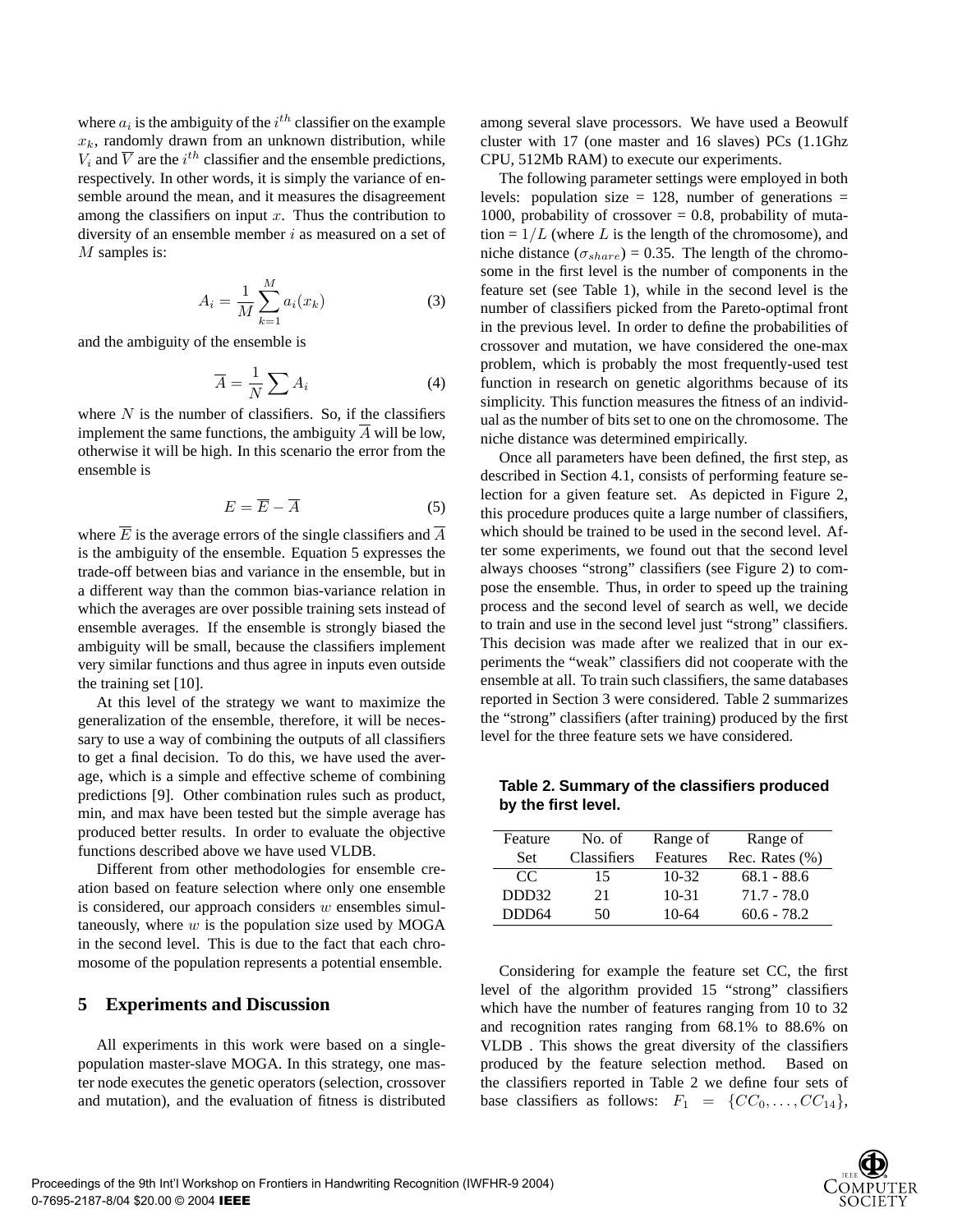

**Figure 3. The Pareto-optimal front (and validation curves where the best solutions are highlighted** with an arrow) produced by the second-level MOGA: (a)  $F_1$ , (b)  $F_2$ , (c)  $F_3$ , and (d)  $F_4$ .

 $F_2 = \{DDD32_0, \ldots, DDD32_{20}\}, F_3$  ${F_2 = \{DDD320, \ldots, DDD320\}, \quad F_3 = \{DDD640, \ldots, DDD6449\}, \text{ and } F_4 = \{F_1 \cup F_2 \cup F_3\}.$ All these sets could be seem as ensembles, but in this work we reserve the word ensemble to characterize the results yielded by the second-level MOGA.

Like the first level, the second one also generates a set of possible solutions (Pareto-optimal front) which are the trade-offs between the generalization of the ensemble and its diversity. Thus the problem now lies in choosing the best ensemble among all. Figure 3 depicts the variety of ensembles yielded by the second-level MOGA for the four sets of base classifiers. The number over each point stands for the number of classifiers in the ensemble. In order to decide which ensemble to choose we validate the Pareto-optimal front using VLDB2, which was not used so far. Since we are aiming at performance, the direct choice will be the ensemble that provides better generalization on VLDB2.

After selecting the best ensemble the final step is to assess them on the test set. Table 3 summarizes the performance of the ensembles on the test set.

Figure 3 also shows the performance of the ensembles generated with all base classifiers available, i.e., Ensemble  $F_4$ . In this experiment we would expect the algorithm to achieve at least the performance presented by the most powerful ensemble (Ensemble  $F_1$ ). In fact, it did better (see Table 3). The result achieved by the ensemble  $F_4$  shows the ability of the algorithm in finding good ensembles when more base classifiers are considered.

Based on the experiments reported so far we can affirm that the unsupervised feature selection is a good strategy to generate diverse classifiers. This is made very clear in the experiments regarding the feature set DDD64. In such a